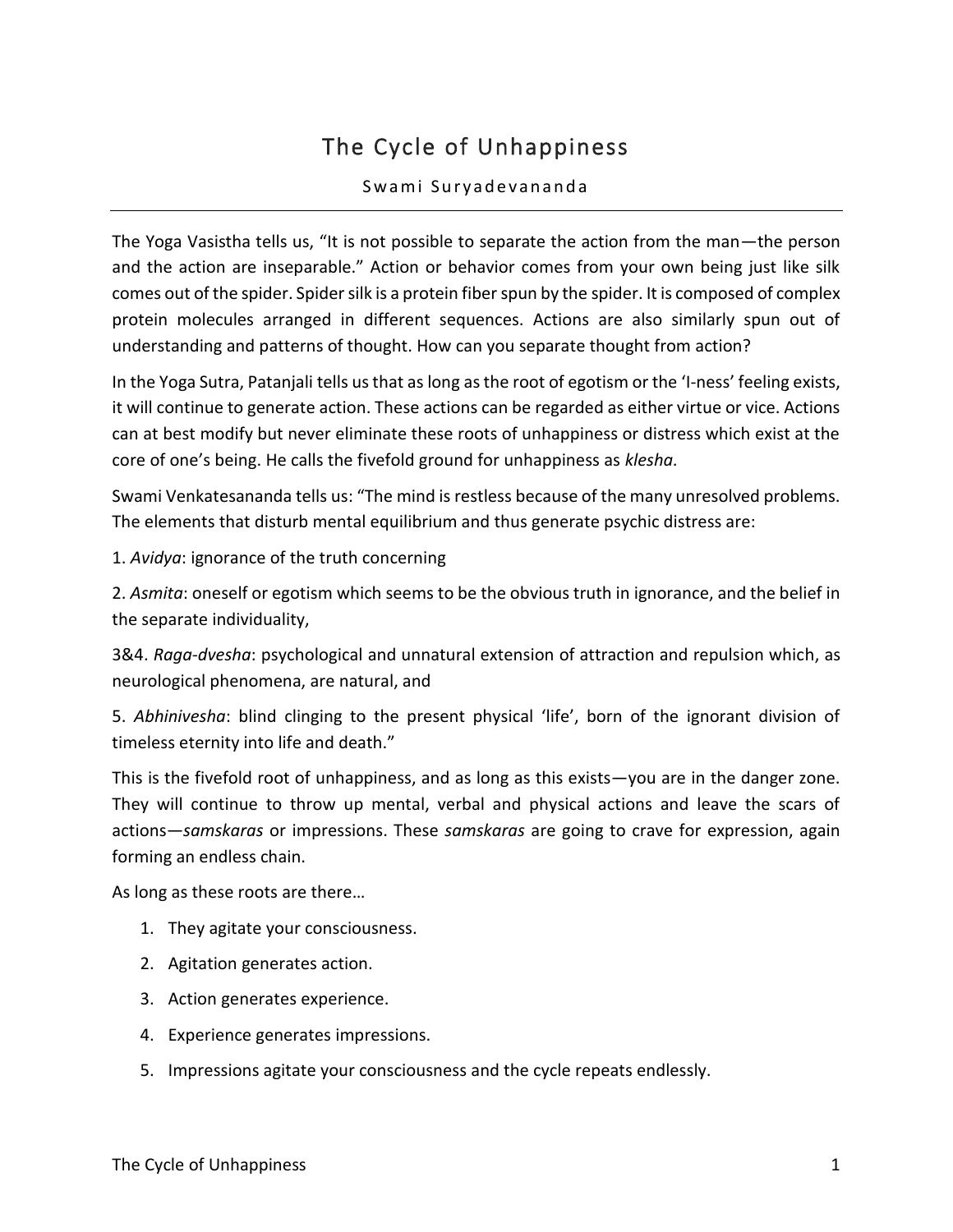As long as you live this so-called 'individual life'—you will be imprisoned by personality. This illusion of individuality as a separate entity is the seed of most misunderstandings. Limitation and conditioning are inherent in creation. Our senses, for example, only perceive a fragment of the totality. This is just part of their make-up so there is no remedy necessary here.

The mind, however, is heavily conditioned—loaded with memory. It is here that the seeds of unhappiness lie in wait—like a nursery for suffering. This loaded mind responds to life mechanically, just like a computer.

The intellect has its own limitations in that it functions within the logic barrier. It cannot solve or remedy our difficulties as it is obsessed with 'why's' or theories which it itself invents to satisfy its curiosity.

Swami Venkatesananda writes, "No amount of physical or mental activity can uncondition the body, mind and intellect. With ruthless perseverance, the seeker must *drop* the conditioning by the '*neti-neti*' (not this-not this) method. Any effort at transforming the mind will leave the problem untouched—even as dough can never be free of form, even if it is just a shapeless mess."

*Neti-neti* is not a technique that can be practiced during meditation only for some relief or gain. It is a full-time, ongoing, direct confrontation with all that has assumed the status of 'reality' and solidified individuality or 'I-ness'. Vedanta teaches that there are layers or sheaths to our personality, and the negation of these sheaths is essential to uncondition the mind—sort of like peeling the skin of an onion to arrive at the core of space or the fullness from which the onion emerged, sustained itself and fell back into.

Naturally, this requires full-time, ongoing observation in order for the mind to avoid further conditioning and abide in the truth of the moment rather than in the layers of memory. *Neti-neti* is an all-out approach to deny untruth in all its shapes and forms, while at the same time steadily abiding in the truth.

Throughout the day we are continually faced with external and internal situations, often at the same time. Things happen and memory rises to push for experience. Can we be extremely vigilant in order to see exactly what presents itself and simultaneously be alert to watch the surge of memory that determines action and self-perpetuation? If we can clearly see what *is*, and what rises out of habit, we can do what needs to be done independent of the limitations of sense perception and the noise of memory. Gradually we will empty the bucket of memory (*me*-morey or 'more of me') by disuse.

The *neti-neti* meditation requires unbroken observation and at the same time confrontation and negation of the deeper conditioning with which it enmeshes self: the body, vital energy, mind, intellect and the feeling of 'I-ness' itself. This is not an intellectual exercise and it is not possible to do this unless the same observation, confrontation and negation is fully active all the time.